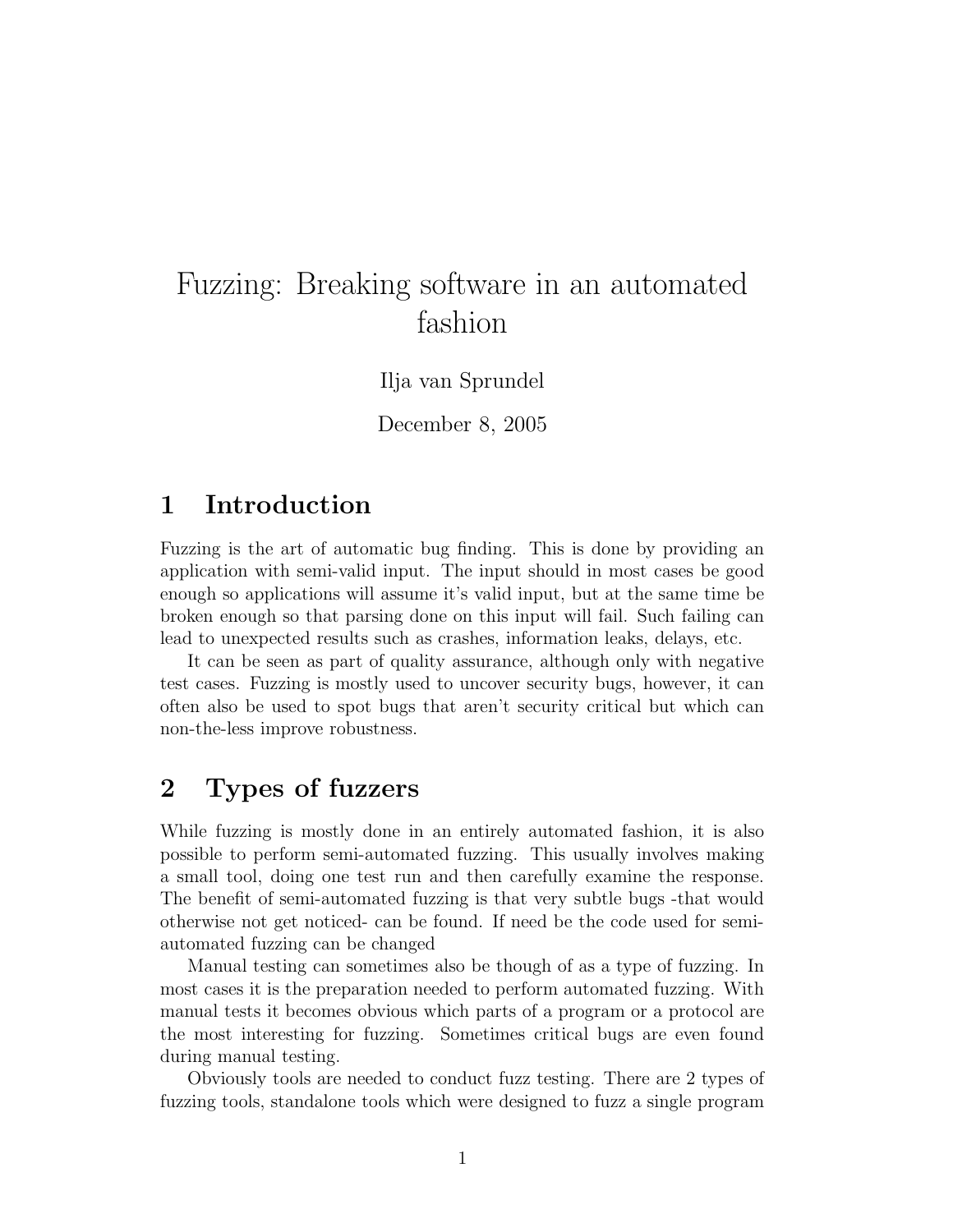or protocol and fuzzing frameworks. Fuzzing frameworks have an api that can be used to easily create broken data and implement specific protocols.

While most fuzzers are build to test networking protocols, it's possible to fuzz a whole lot more then just network protocols. Files, api's, arguments for a command line utility, standard input, signals, and many more can all be fuzzed. Any point where there is some communication with an application can potentially be fuzzed.

### 3 How fuzzing works

When building a fuzzing tool there are 2 common approaches. The first one is to randomly send some kind of data in an endless loop. this random fuzzing has the potential to uncover a lot of bugs but often misses quite a few because an application parsing the data might consider it to be invalid before it reached a faulty piece of code. In most cases this can be worked around by implementing adleast some intelligence into these kind of fuzzing tools.

The second one is where it has been carefully studied what will likely cause problems and iterate over all possible combinations thereof, it comes close to fault injection. This kind of fuzzing is usually finite. One problem here is that it is almost always impossible to generate all possible combinations that will trigger a bug and often some bugs get missed.

In reality random fuzzing usually finds the first couple of bugs faster. The second type of fuzzing is often more complete. However, sometimes random fuzzing will uncover bugs that would have never been found with the 2nd type of fuzzing, because it is never ending and uses a random source for most of it's input. It's not uncommon to still discover a bug with random fuzzing after several hours or several days.

The kind of intelligence that is put into a random fuzzer usually depends on the amount of effort that has been put into it. More intelligent fuzzing usually leads to more results, but requires more time developing the fuzzing tool.

#### 4 Determining completeness and failing

Determining Completeness when fuzzing is usually very hard to do, more often then not when performing fuzzing some or all of the documentation is not available and most information has been gained through reverse engineering. Even when standards are available variations on the standards could have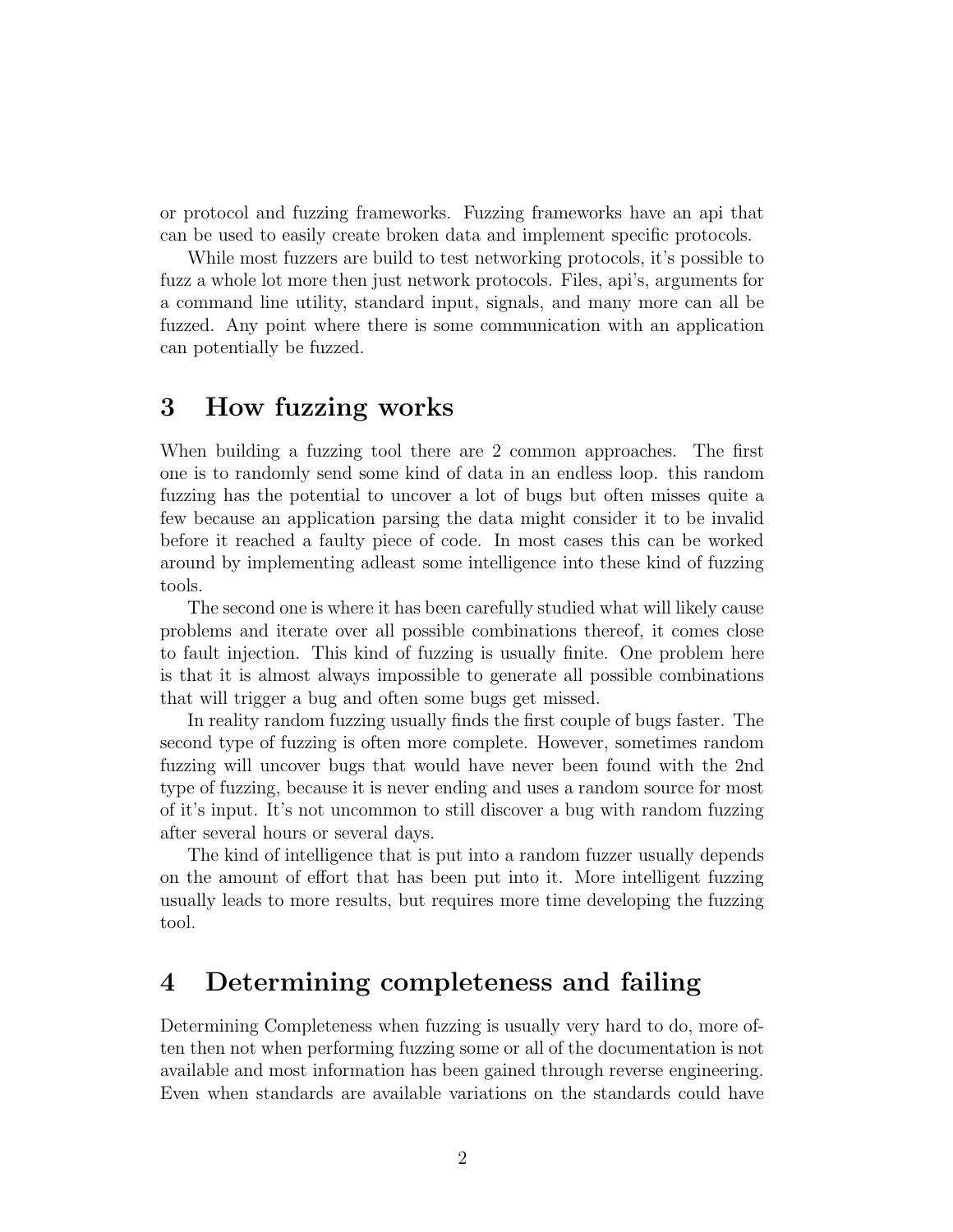been implemented and new (undocumented) features might be introduced.

The configuration of whatever application that gets tested plays a big part in completeness as well. What's not configured can't be tested.

While fuzzing it's important to determine when a program failed, which isn't always easy. failing usually can be determined when the program hangs, crashes (sigsegv), reboots or consumes huge amounts of memory. Crashes can be detected by attaching a debugger to the application being fuzzed. Hangs can possibly be detected by means of timing. Huge memory consumption can be detected with memory statistics tools. Keeping track of specific logfiles might also help to determine weather an application failed or not.

## 5 Key elements in fuzzing

Some interesting things to look at while developing a fuzzing tool are any kind of size field, strings, something that marks the beginning of a string or a binary piece of data and something that marks it's ending.

For size fields it's always a good idea to use values around the boundaries of the size field's type. For example, if a size is seen as an unsigned 32 bit value giving it a value of 0xffffffff might cause an integer overflow:

```
p = \text{malloc}(yourlength + 2);strlcpy(p, yourstring, yourlength);
```
Negative values often lead to problems, in a lot of cases they get missed when bound checking is performed:

```
if (yourlen > MAX_BUFSIZE) return SOME_ERROR;
else memcpy(buf, yourdata, yourlen);
```
Negative values can also lead to underindexing after the same kind of flawed bounds checking.

Sometimes applications will assume that the length given is exactly that of a string passed to it and will happily copy that string into a buffer after a bounds check is passed:

```
read(fd, &yourlen, sizeof(yourlen));
if (yourlen > MAX_BUFSIZE) return SOME_ERROR;
else strcpy(buf, yourstring);
```
Using random numbers sometimes might trigger a bug, it's impossible to tell where the programmer of an application messed up until it's been tested: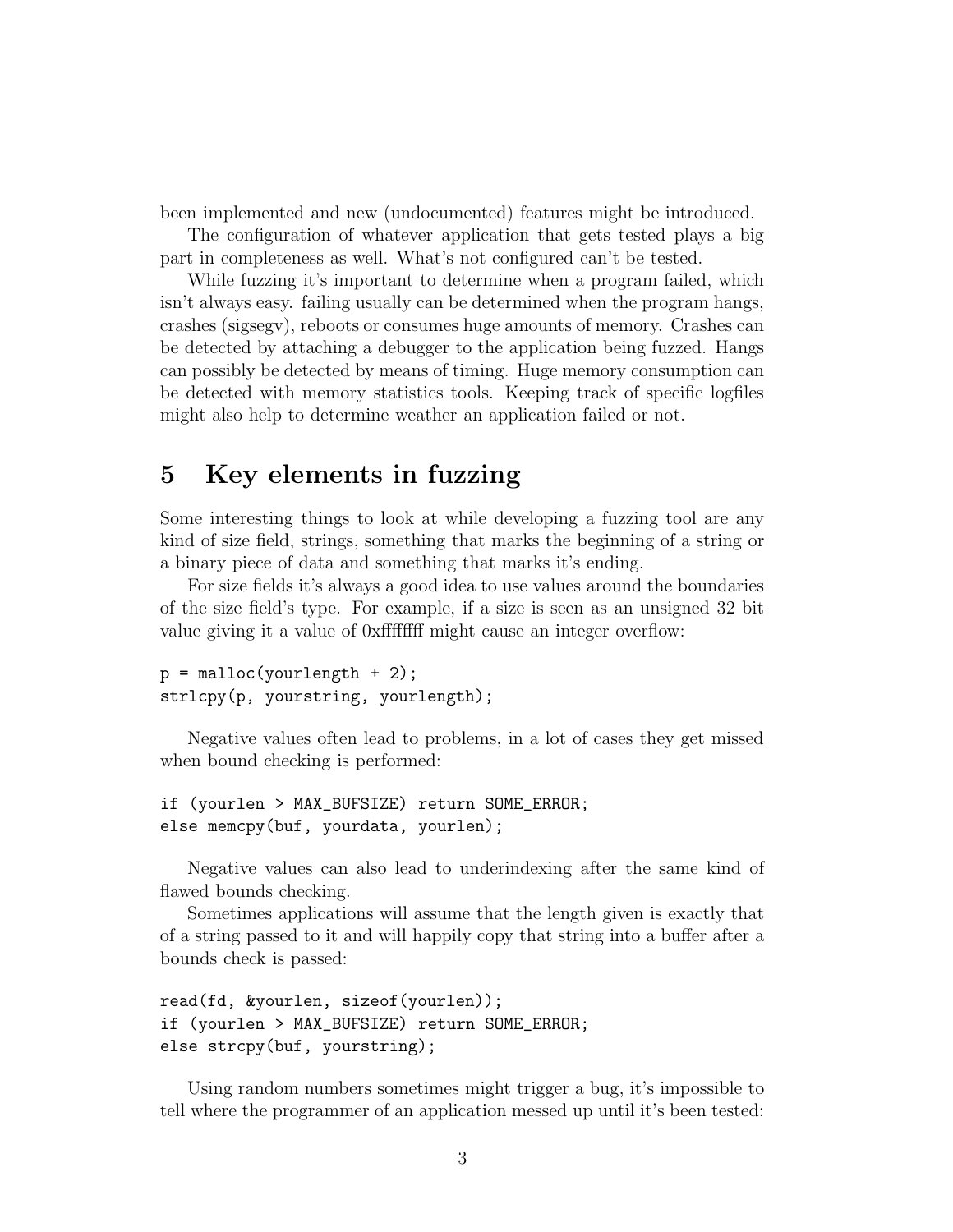```
#define SOME_MAX 4096
if (yourlen < 0 || yourlen > SOME_MAX) return SOME_ERROR;
p = \text{malloc}(\ ((\text{yourlen} * 2) * \text{yourlen}) * \text{sizeof}(\text{very\_large\_struct}));for (i = 0; i < yourlen; i++) p[i]->elem = some_number;
```
String handling has caused many software bugs in the past and hence it would probably be benificial to take advantage of this. Obviously it's always a good idea to try very long strings, since those might cause trivial buffer overflows.

Including formatstrings such as " $\%n\%n\%n\%n\%n$ " in strings while fuzzing might also result in bugs being found.

Binary data inside strings sometimes leads to surprising bugs. A good source for binary data can be found in /dev/urandom:

```
a = malloc(strlen(b) +1);
while(*b != 'b' && *b) b++;
b++;strcpy(a,b);
```
Using empty strings might also trigger some bugs. Sometimes, although very protocol specific, there are length fields inside strings. The previously mentioned interesting size field comments apply here as well.

Using sql statements in strings quite often leads to sql injection bugs, simularly putting shell escape codes in your strings might lead to code execution.

Pieces of data that mark some beginning or ending are usually good candidates for fuzzing as well  $('',',', NULL,...)$ . Don't use them in some test runs, use them twice in other test runs, escape them, put data after them anyway, ...

All of the things described in this chapter are mostly used in data generation, Where everything gets generated by the fuzzing tool itself. Sometimes it's also useful to take a valid piece of data and then change it somehow, otherwise known as data mutation<sup>1</sup>.

## 6 Annoyances while fuzzing

When fuzzing there are several things that make fuzzing harder then it looks. A very common problem is that of a bug behind a bug, where it is almost

<sup>1</sup> see http://ilja.netric.org/files/fuzzers/mangle.c for a simple example